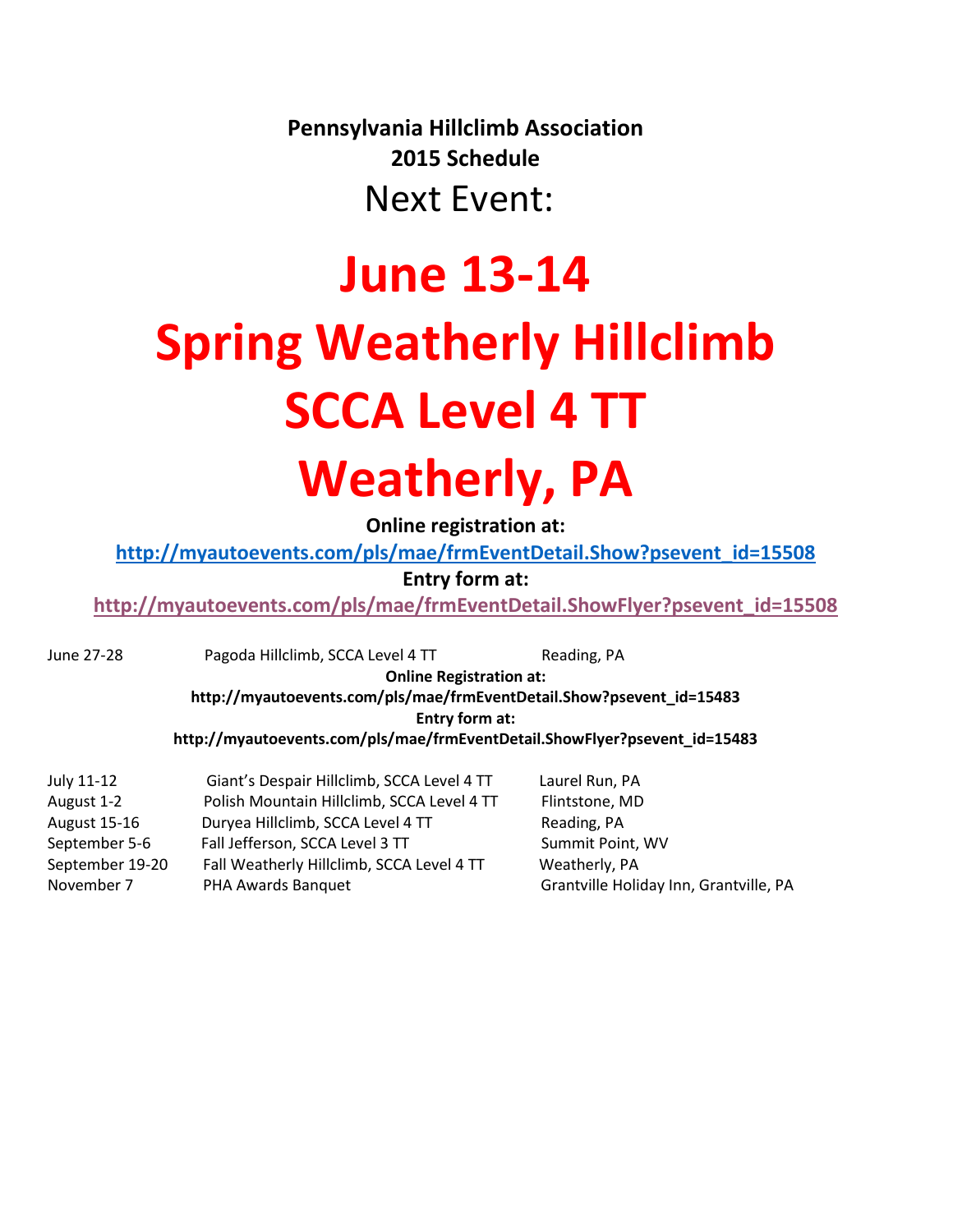## **Jefferson Circuit Long Course CW Records**

| <b>CLASS</b>              | <b>TIME</b> | <b>Driver</b>         | <b>CAR</b>            | Yr   |
|---------------------------|-------------|-----------------------|-----------------------|------|
| Course Record             | 70.373      | <b>Bob Gardner</b>    | 06 Stohr Wf-1         | 2015 |
| American Sedan            |             | No Record             |                       |      |
| Showroom Stock B          |             | No Record             |                       |      |
| Showroom Stock C          |             | No Record             |                       |      |
| <b>Improved Touring A</b> |             | No Record             |                       |      |
| Improved Touring B        |             | No Record             |                       |      |
| Improved Touring C        | 91.302      | Glenn Hoffman         | 75 VW Scirocco        | 2015 |
| <b>Improved Touring E</b> | 83.449      | Kendrick Giambattista | 96 BMW 328i           | 2015 |
| <b>Improved Touring S</b> |             | No Record             |                       |      |
| Super Street Prepared     | 90.123      | Patrick Shannon       | 98 Corvette           | 2015 |
| A Street Prepared         |             | No Record             |                       |      |
| <b>B</b> Street Prepared  | 84.866      | Matt Williams         | 01 BMW M3             | 2015 |
| C Street Prepared         | 91.296      | Keith Gerhard         | 99 Mazda Miata        | 2015 |
| D Street Prepared         | 88.774      | Vincent Wieczorek     | 98 Acura Integra GSR  | 2015 |
| E Street Prepared         | 81.369      | Mark Aubele           | 14 Ford Mustang       | 2015 |
| F Street Prepared         | 90.547      | Dave Merritt          | 07 VW Rabbit          | 2015 |
| Street Mod                | 79.305      | Steve Lewis           | 04 Ford Mach 1        | 2015 |
| Super Street Mod          | 78.978      | Dan Reed              | 86 Corvette           | 2015 |
| Street Mod F              | 85.794      | Mario Matos           | 91 Acura Integra      | 2015 |
| Spec Miata                | 89.340      | Ken Gillette          | 00 Mazda Miata        | 2015 |
| $GT-1$                    |             | No Record             |                       |      |
| $GT-2$                    |             | No Record             |                       |      |
| $GT-3$                    | 91.904      | <b>Tyler Adam</b>     | 86 VW Scirocco        | 2015 |
| GT Lite                   | 107.106     | Don McLaughlin        | 82 Renault 5          | 2015 |
| E Production              |             | No Record             |                       |      |
| F Production              | 90.956      | Craig Bucher          | 85 Toyota MR-2        | 2015 |
| G Production              |             | No Record             |                       |      |
| <b>H</b> Production       | 102.442     | James Baran           | 63 MG Midget          | 2015 |
| Super Production O        |             | No Record             |                       |      |
| Super Production U        |             | No Record             |                       |      |
| Super Touring O           |             | No Record             |                       |      |
| Super Touring U           | 89.009      | Alan Lesher           | 05 Dodge Neon         | 2015 |
| A Sports Racer            |             | No Record             |                       |      |
| C Sports Racer            |             | No Record             |                       |      |
| D Sports Racer            |             | No Record             |                       |      |
| Formula 500               |             | No Record             |                       |      |
| Formula V                 | 91.814      | John Pitman           | 97 Caracal CR         | 2015 |
| Solo V                    | 85.902      | Bob Oswald Jr         | 04 Viper SV-1         | 2015 |
| Inex Mod                  |             | No Record             |                       |      |
| Club Ford                 | 85.855      | Greg Hagan            | 74 Lola T340          | 2015 |
| Formula Ford              | 83.605      | Shayne Frebert        | 85 Van Diemen         | 2015 |
| Formula <sub>B</sub>      |             | No Record             |                       |      |
| Formula Continental       | 96.282      | John Stinsmen         | 94 Vab Dieman         | 2015 |
| Formula Atlantic          |             | No Record             |                       |      |
| Formula Mazda             |             | No Record             |                       |      |
| Formula Super V           |             | No Record             |                       |      |
| Formula S                 | 76.969      | Dave Cutchins         | 00 Formula Mazda      | 2015 |
| Rally                     | 83.017      | Houssam Tarabay       | 06 Mitsubishi Evo IX  | 2015 |
| Special 1                 | 74.964      | George Bowland        | 94 Cheetah            | 2015 |
| Special 2                 | 78.289      | Ken Taggart           | 73 Tigger II          | 2015 |
| Special 3                 | 81.227      | Jeff Rossi Jr         | 10 Chevy Pickup       | 2015 |
| Vintage 1                 |             | No Record             |                       |      |
| Vintage 2                 |             | No Record             |                       |      |
| Vintage 3                 | 108.754     | William Norton        | 60 Cooper Nor-Vin F 3 | 2015 |
| Historic 1                | 95.825      | <b>Bill Lessig</b>    | 67 Lotus Elan         | 2015 |
| Historic 2                | 93.265      | Boyd Wagner           | 74 Triumph TR6        | 2015 |
| Historic 3                | 80.054      | Stan Vann             | 70 Caldwell D9        | 2015 |
| Historic 4                | 97.189      | David Dill            | 64 Triumph Spitfire   | 2015 |
| Touring 1                 |             | No Record             |                       |      |
| Touring 2                 |             | No Record             |                       |      |
| Touring 3                 | 95.351      | Thomas Wuellette      | 13 VW Gti             | 2015 |
| Prototype 1               | 70.373      | Bob Gardner           | 06 Stohr Wf-1         | 2015 |
| Prototype 2               | 76.720      | Kurt Eikenberg        | 00 Prince PR-1        | 2015 |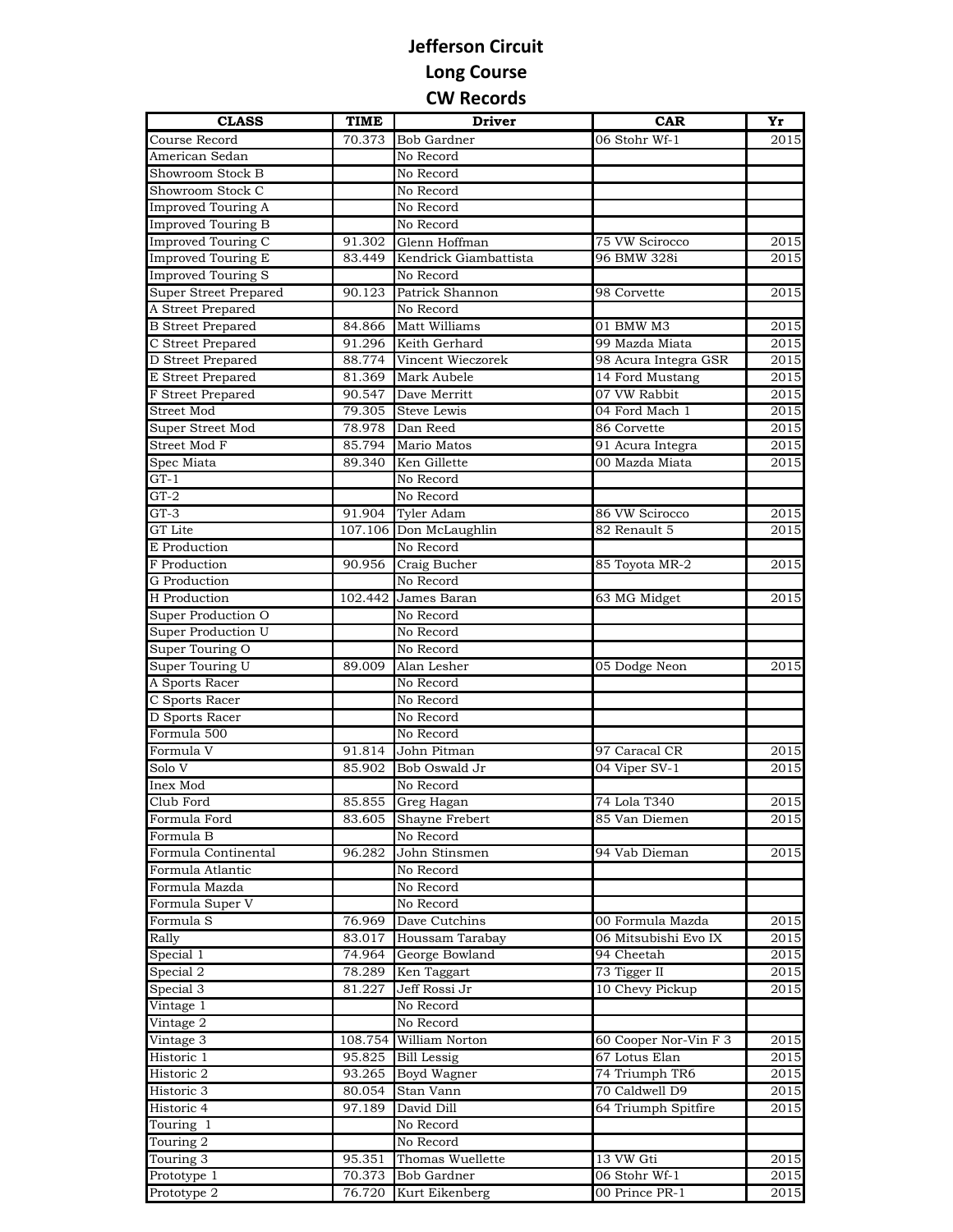

**Blue Mountain Region SCCA**



## **Final Results #1 - 2015 Spring Jefferson - May 23-24, 2015**

**Total with Times: 78**

|     | <b>ITC - IMPROVED TOURING C</b>    |               |                          |         |        |               | <b>Best Time</b><br>91.302 |
|-----|------------------------------------|---------------|--------------------------|---------|--------|---------------|----------------------------|
|     | 43A Gilen Hoffman                  |               | <b>75 VW Scirocco</b>    |         |        |               |                            |
| Sat | 94.868                             | 93.151        | 93.603                   | 93.687  |        |               |                            |
| Sun | 94.222                             | 92.848        | 91.302                   | 91.879  |        | 91.721 92.307 |                            |
|     | <b>ITE - IMPROVED TOURING E</b>    |               |                          |         |        |               | <b>Best Time</b>           |
|     | 193 Kendrick Giambattista          |               | 96 BMW 328i              |         |        |               | 83.449                     |
| Sat | 91.823                             | 88.969        | 86.782                   | 87.794  |        |               |                            |
| Sun | 87.665                             | 84.607        | 83.528                   | 83.506  | 83.449 | 84.238        |                            |
|     | <b>SSP - SUPER STREET PREPARED</b> |               |                          |         |        |               | <b>Best Time</b>           |
|     | 221 Patrick Shannon                |               | <b>Chev Corvette</b>     |         |        |               | 90.123                     |
| Sat | 98.105                             | 96.914        | 91.781                   | 92.586  |        |               |                            |
| Sun |                                    |               | 107.747  104.695  91.737 | 90.123  | 92.229 | 92.177        |                            |
|     | 122 Jeremy Ian Shannon             |               | 98 Chevy Corvette        |         |        |               | 92.788                     |
| Sat | 101.245 95.260                     |               | <b>DNF</b>               | 101.110 |        |               |                            |
| Sun | 95.882                             |               | 93.953 98.052 95.450     |         | 94.984 | 92.788        |                            |
|     | <b>BSP - B STREET PREPARED</b>     |               |                          |         |        |               | <b>Best Time</b>           |
|     | <b>46 Matt Williams</b>            |               | 01 BMW M3                |         |        |               | 84.866                     |
| Sat | 90.635                             | 89.310        | 88.244                   | 86.571  |        |               |                            |
| Sun |                                    | 86.927 84.866 | 86.462                   | 85.473  | 87.018 | 86.569        |                            |
|     | 146 Dennis Williams                |               | 01 BMW M3                |         |        |               | 86.127                     |
| Sat | 88.529                             | 87.903        | 86.584                   | 87.341  |        |               |                            |
| Sun | 86.411                             | 87.601        | 86.127                   | 87.200  |        |               |                            |
|     | 289 Shawn Mellinger                |               | 04 Mazda Speedmiata      |         |        |               | 90.933                     |
| Sat | 102.817                            | 99.436        | 95.390                   | 94.471  |        |               |                            |
| Sun | 95.256                             | 93.409        | 91.867                   | 91.398  |        |               |                            |
|     | 707 Michael Daley                  |               | 03 Honda S2000           |         |        |               | 91.902                     |
| Sat | 96.083                             | 93.214        | 91.902                   | 92.613  |        |               |                            |
| Sun | 92.963                             | 92.796        | 94.267                   | 93.732  |        |               |                            |
|     | 307 Robert Daley                   |               | 03 Honda S2000           |         |        |               | 92.364                     |
| Sat | 94.245                             | <b>DNF</b>    | 95.189                   | 94.331  |        |               |                            |
| Sun | 95.270                             | 93.834        | 94.409                   | 93.401  | 93.358 | 92.364        |                            |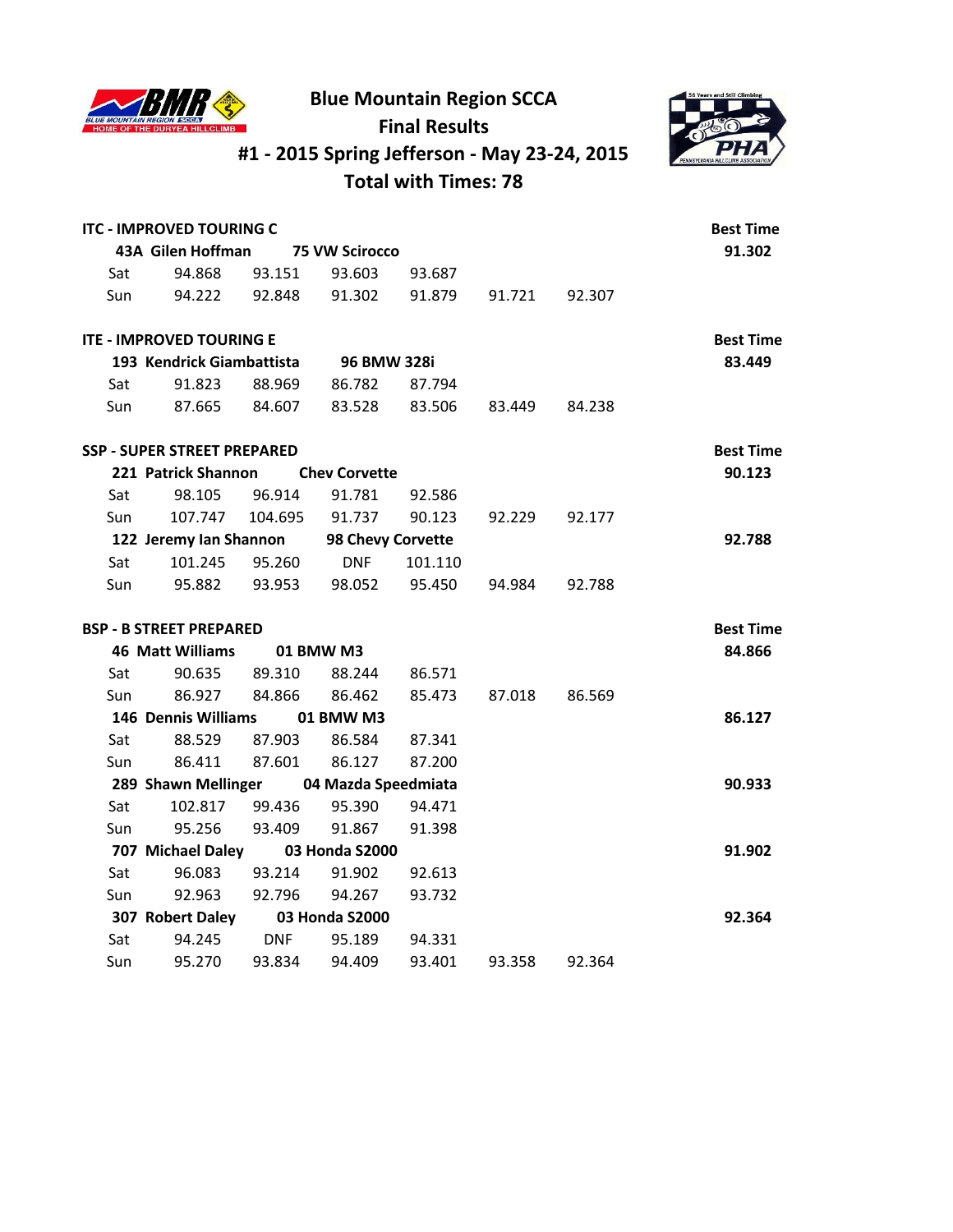

## **Blue Mountain Region SCCA**



## **Final Results #1 - 2015 Spring Jefferson - May 23-24, 2015**

**Total with Times: 78**

|     | <b>CSP - C STREET PREPARED</b> |                |                      |         |         |         | <b>Best Time</b> |
|-----|--------------------------------|----------------|----------------------|---------|---------|---------|------------------|
|     | 86 Keith Gerhard               |                | 99 Mazda Miata       |         |         |         | 91.296           |
| Sat | 95.951                         | 94.559         | 93.471               | 92.740  |         |         |                  |
| Sun | 93.316                         | 92.129         | 92.831               | 92.179  | 92.636  | 91.296  |                  |
|     | 29 Jay Gyger                   | 86 Porsche 944 |                      |         |         |         | 100.033          |
| Sat | 109.132                        | 107.415        | 105.676              | 106.201 |         |         |                  |
| Sun | 104.288                        | 103.165        | 101.975              | 100.033 | 101.692 | 101.793 |                  |
|     | <b>DSP - D STREET PREPARED</b> |                |                      |         |         |         | <b>Best Time</b> |
|     | <b>63 Vincent Wieczorek</b>    |                | 98 Acura Integra GSR |         |         |         | 88.774           |
| Sat | 93.180                         | 90.081         | 89.971               | 89.731  |         |         |                  |
| Sun | 90.569                         | 88.945         | 90.085               | 88.774  | 89.712  | 88.908  |                  |
|     | 989 David Hoppe                |                | 92 BMW 325i          |         |         |         | 92.429           |
| Sat | 99.283                         | 94.461         | 96.088               | 93.011  |         |         |                  |
| Sun | 99.048                         | 95.641         | 94.140               | 93.036  | 95.319  | 92.429  |                  |
|     | 201 Ralph Weaver               |                | 11 Volkswagen Gti    |         |         |         | 94.894           |
| Sat | 106.499                        | 108.584        | 103.177              | 102.872 |         |         |                  |
| Sun | 99.289                         | 98.646         | 96.156               | 97.459  | 94.894  | 95.790  |                  |
|     | 202 Jenny Weaver               |                | 11 Volkswagen Gti    |         |         |         | 115.639          |
| Sat | 131.383                        | 128.337        | 127.962              | 131.468 |         |         |                  |

Sun 118.579 115.694 117.190 116.323 116.814 115.639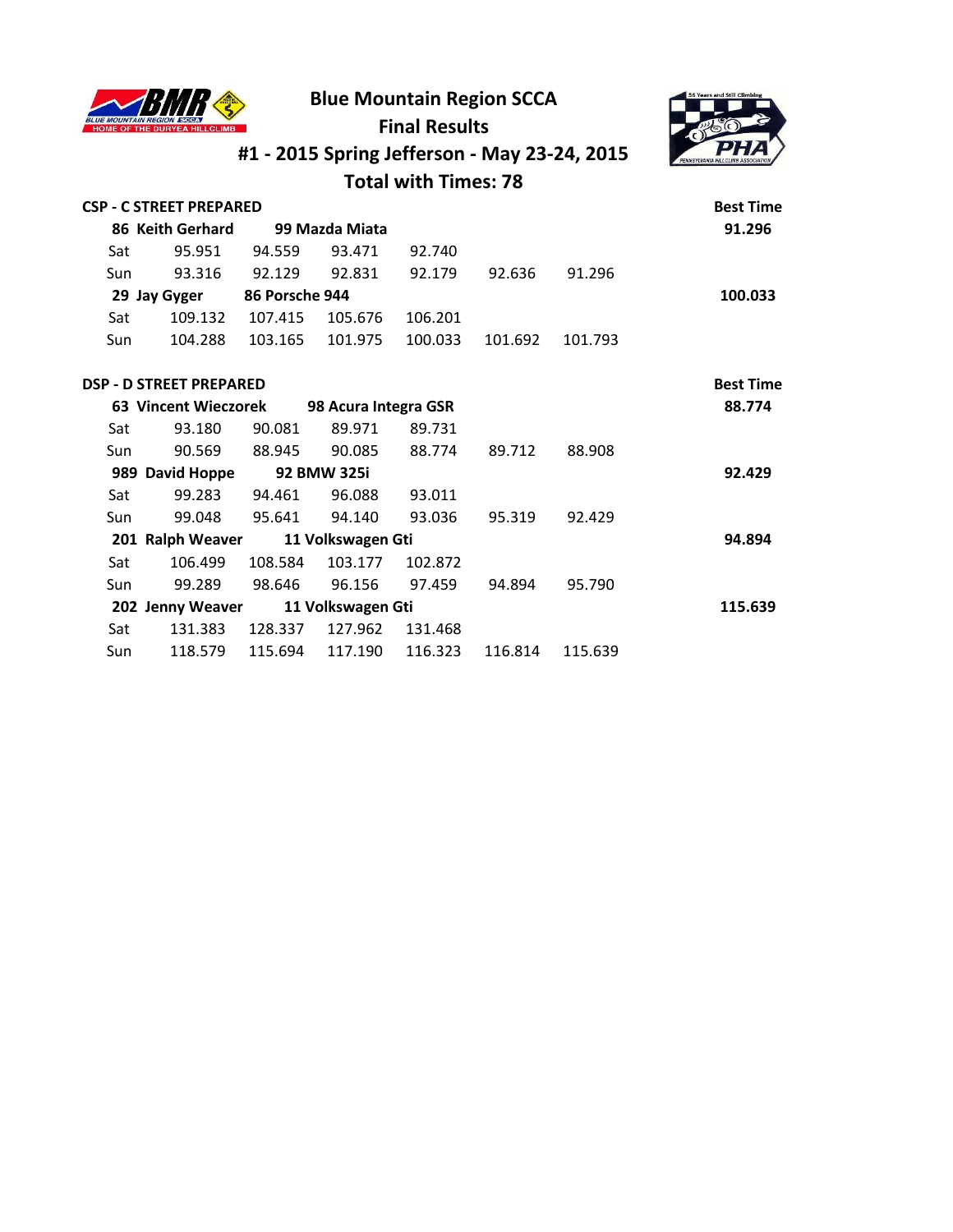

**#1 - 2015 Spring Jefferson - May 23-24, 2015**



|     |                                |              |                       | <b>Total with Times: 78</b> |        |            |                  |
|-----|--------------------------------|--------------|-----------------------|-----------------------------|--------|------------|------------------|
|     | <b>ESP - E STREET PREPARED</b> |              |                       |                             |        |            | <b>Best Time</b> |
|     | 53 Mark Aubele                 |              | 14 Ford Mustang       |                             |        |            | 81.369           |
| Sat | 84.653                         | 84.360       | 82.756                | 83.773                      |        |            |                  |
| Sun | 82.881                         | 82.529       | 81.891                | 81.666                      | 81.369 | 82.515     |                  |
|     | 101 Raymond Kochin             |              | Camaro                |                             |        |            | 82.456           |
| Sat | 87.655                         | 85.952       | 84.836                | 83.654                      |        |            |                  |
| Sun | 85.302                         | 83.298       | 83.393                | 82.951                      | 83.843 | 82.456     |                  |
|     | 19 Michael Robinson            |              | 99 Chevy Camaro       |                             |        |            | 83.827           |
| Sat | 88.745                         | 86.088       | 86.102                | 84.738                      |        |            |                  |
| Sun | 86.884                         | 86.287       | <b>DNF</b>            | <b>DNF</b>                  | 83.827 |            |                  |
|     | 108 Mike Gialloreto            |              | 04 Subaru Impreza WRX |                             |        |            | 85.187           |
| Sat | 100.542                        | 92.835       | 89.751                | 86.675                      |        |            |                  |
| Sun | 91.119                         | 87.429       | 87.233                | 86.388                      | 86.103 | 85.187     |                  |
|     | <b>B4 Gibby Bozicevich</b>     |              | 99 Camaro Z-28        |                             |        |            | 88.270           |
| Sat | 93.972                         | 91.461       | 89.768                | 88.740                      |        |            |                  |
| Sun | 91.305                         | 91.908       | 88.791                | 88.270                      | 90.853 | 90.361     |                  |
|     | 932 James Nauman               |              | 05 Subaru WRX         |                             |        |            | 89.535           |
| Sat | 95.185                         | 93.423       | 92.403                | 91.169                      |        |            |                  |
| Sun | 90.414                         | 90.832       | 90.354                | 89.535                      | 89.829 | 90.025     |                  |
|     | L8 Kris Reid                   | 99 Chevy Z28 |                       |                             |        |            | 89.543           |
| Sat | 101.303                        | 97.046       | 103.806               | 94.039                      |        |            |                  |
| Sun | 93.280                         | 90.391       | 91.808                | 89.543                      | 92.752 | 91.320     |                  |
|     | 306 Eric Johnson               |              | 79 Ford Mustang       |                             |        |            | 92.812           |
| Sat | 102.753                        | 101.838      | 100.515               | 97.614                      |        |            |                  |
| Sun | 99.812                         | 97.147       | 95.058                | 92.812                      | 95.917 | 108.399    |                  |
|     | FSP - F STREET PREPARED        |              |                       |                             |        |            | <b>Best Time</b> |
|     | <b>73 Dave Merritt</b>         |              | 07 VW Rabbit          |                             |        |            | 90.547           |
| Sat | 95.428                         | 95.859       | 93.854                | 94.745                      |        |            |                  |
| Sun | 92.805                         | 94.314       | 91.612                | 92.365                      | 90.547 | 91.157     |                  |
|     | 175 Ursula Whisler             |              | 98 Dodge Neon         |                             |        |            | 94.476           |
| Sat | 103.971                        | 100.653      | 103.294               | 99.582                      |        |            |                  |
| Sun | 97.315                         | 94.476       | 97.195                | 96.083                      | 96.277 | <b>DNF</b> |                  |
|     | <b>75 Donald DeHart</b>        |              | 98 Dodge Neon         |                             |        |            | 100.369          |
| Sat | 103.023                        | 103.351      | 104.433               | 104.819                     |        |            |                  |

Sun 101.647 100.369 102.063 102.005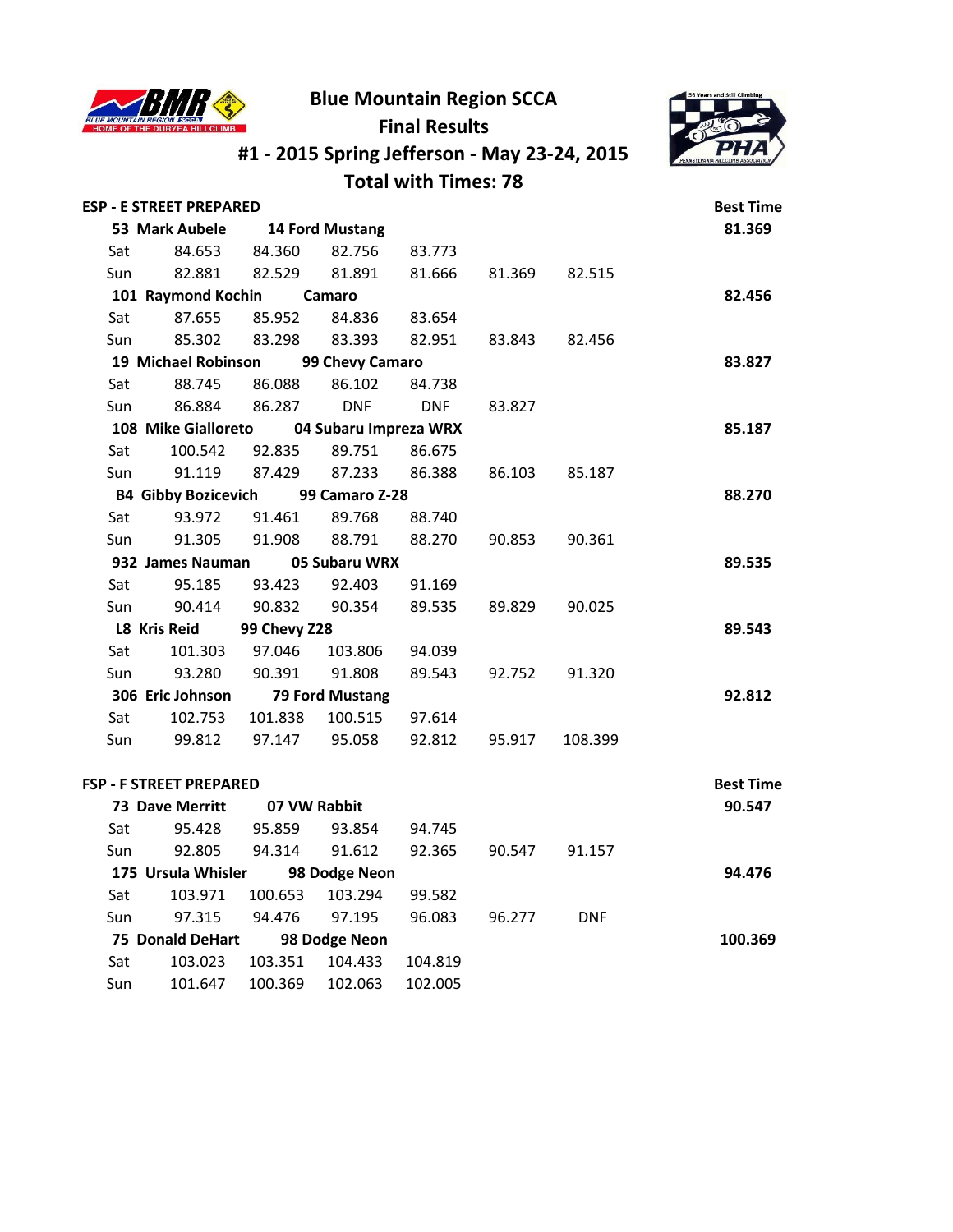

**#1 - 2015 Spring Jefferson - May 23-24, 2015**



#### **Total with Times: 78 SM - STREET MODIFIED Best Time 341 Steve Lewis 04 Ford Mach1 79.305** Sat 80.941 82.302 81.176 81.436 Sun 79.305 79.980 80.510 81.910  **133 Dan Foley 12 Mitsubishi Evolution X 82.654** Sat 91.515 89.430 85.942 84.699 Sun 84.708 82.654 83.668 82.771 83.498 83.321  **34 Nancy Lewis 04 Ford Mach1 90.300** Sat 102.567 99.116 99.299 96.984 Sun 101.870 92.426 93.462 90.300 94.148 92.397 **SSM - SUPER STREET MOD Best Time 09 Daniel Reed 86 Chevrolet Corvette 78.978** Sat 82.242 82.454 82.637 81.690 Sun 81.619 78.978 79.929 79.377  **601 David Stoner 99 Chevrolet Corvette 83.748** Sat 91.021 87.517 87.645 87.052 Sun 87.725 83.748 85.074 85.253 85.525 84.923  **091 Adrienne Vrabel 86 Chevrolet Corvette 89.002** Sat 102.433 99.567 98.856 DNF Sun 90.607 89.002 91.306 95.087 **SMF - STREET MODIFIED FWD Best Time 121 Mario Matos 91 Acura Integra 85.794** Sat 101.686 94.250 97.850 89.484 Sun 101.733 90.947 87.852 85.794 89.370 86.702  **77 Chris Carlisle 92 Honda Civic CX 86.556** Sat 90.032 88.606 93.060 88.737 Sun 90.823 89.395 88.880 88.544 87.827 86.556  **115 Jason Ackerman 96 VW GTI 87.808** Sat 95.289 92.393 89.923 87.808 Sun DNF 90.970 88.558  **31 Jeffrey Henderson 86 Saab 900s 91.714** Sat DNS Sun 92.826 91.714  **13 Gary Reider 86 Saab 900s 93.350** Sat 100.072 99.114 97.419 95.921 Sun 96.326 94.257 95.793 93.350  **511 George Ackerman 96 VW GTI 95.111** Sat 104.343 100.469 98.123 95.111 Sun 103.561 95.581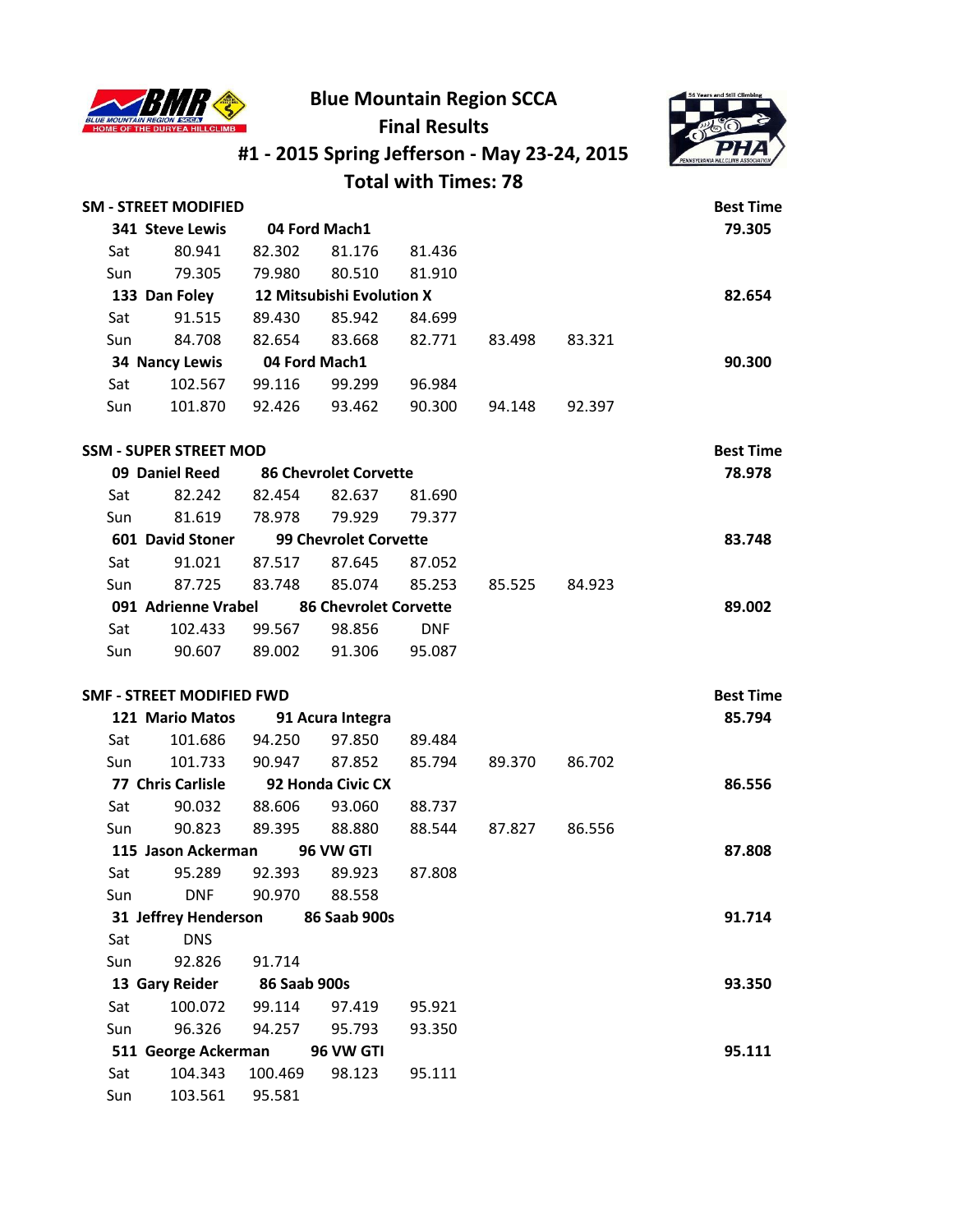

**#1 - 2015 Spring Jefferson - May 23-24, 2015**



#### **Total with Times: 78**

|     | T3 - TOURING 3               |            |                              |         |         |        | <b>Best Time</b> |
|-----|------------------------------|------------|------------------------------|---------|---------|--------|------------------|
|     | 153 Thomas Wuellette         |            | 13 Volkswagen GTI            |         |         |        | 95.351           |
| Sat | 111.155                      | 106.472    | 99.623                       | 100.042 |         |        |                  |
| Sun | 99.862                       | 96.324     | 100.653                      | 97.113  | 102.334 | 95.351 |                  |
|     | <b>SMIA - SPEC MIATA</b>     |            |                              |         |         |        | <b>Best Time</b> |
|     | 25 Ken Gillette              |            | 00 Mazda Miata               |         |         |        | 89.340           |
| Sat | 94.308                       | 92.377     | 92.093                       | 90.705  |         |        |                  |
| Sun | 91.767                       | 90.620     | 92.042                       | 90.144  | 91.402  | 89.340 |                  |
|     | <b>STU - SUPER TOURING U</b> |            |                              |         |         |        | <b>Best Time</b> |
|     | 87 Alan Lesher               |            | 05 Dodge Neon                |         |         |        | 89.009           |
| Sat | 94.520                       | 92.231     | 91.933                       | 91.105  |         |        |                  |
| Sun | 91.627                       | 89.911     | 90.512                       | 89.009  | 90.895  | 92.279 |                  |
|     | 33 Pete Sandy                |            | 04 Mitsubishi Evolution VIII |         |         |        | 90.128           |
| Sat | 98.902                       | 98.697     | 95.998                       | 94.671  |         |        |                  |
| Sun | 90.713                       | 90.128     | 91.161                       | 90.970  |         |        |                  |
|     | <b>RALLY - RALLY</b>         |            |                              |         |         |        | <b>Best Time</b> |
|     | 1 Houssam Tarabay            |            | 06 Mitsubishi Evolution IX   |         |         |        | 83.017           |
| Sat | 88.076                       | 83.811     | <b>DNF</b>                   | 84.081  |         |        |                  |
| Sun | 83.907                       | <b>DNF</b> | 83.017                       | 83.424  | 86.488  | 86.585 |                  |
|     | <b>FP - F PRODUCTION</b>     |            |                              |         |         |        | <b>Best Time</b> |
|     | 03 Craig Bucher              |            | 85 Toyota MR-2               |         |         |        | 90.956           |
| Sat | 94.936                       | 92.400     | 92.510                       | 92.192  |         |        |                  |
| Sun | 93.453                       | 93.456     | 91.347                       | 90.956  | 92.954  | 91.656 |                  |
|     | 156 Mike Ancas               |            | 92 Honda Civic               |         |         |        | 91.526           |
| Sat | 110.550                      | 95.826     | 94.528                       | 92.912  |         |        |                  |
| Sun | 93.984                       | 91.921     | 93.159                       | 91.534  | 104.811 | 91.526 |                  |
|     | <b>HP - H PRODUCTION</b>     |            |                              |         |         |        | <b>Best Time</b> |
|     | 1CD James Davon              |            | C2NACMida <sub>0</sub>       |         |         |        | 102.112          |

| 16B James Baran |         | 63 MG Midget |                                    | 102.442 |
|-----------------|---------|--------------|------------------------------------|---------|
| Sat             |         |              | 108.290  104.814  104.062  102.442 |         |
| Sun             | 107.125 | <b>DNF</b>   | 103.873 102.884                    |         |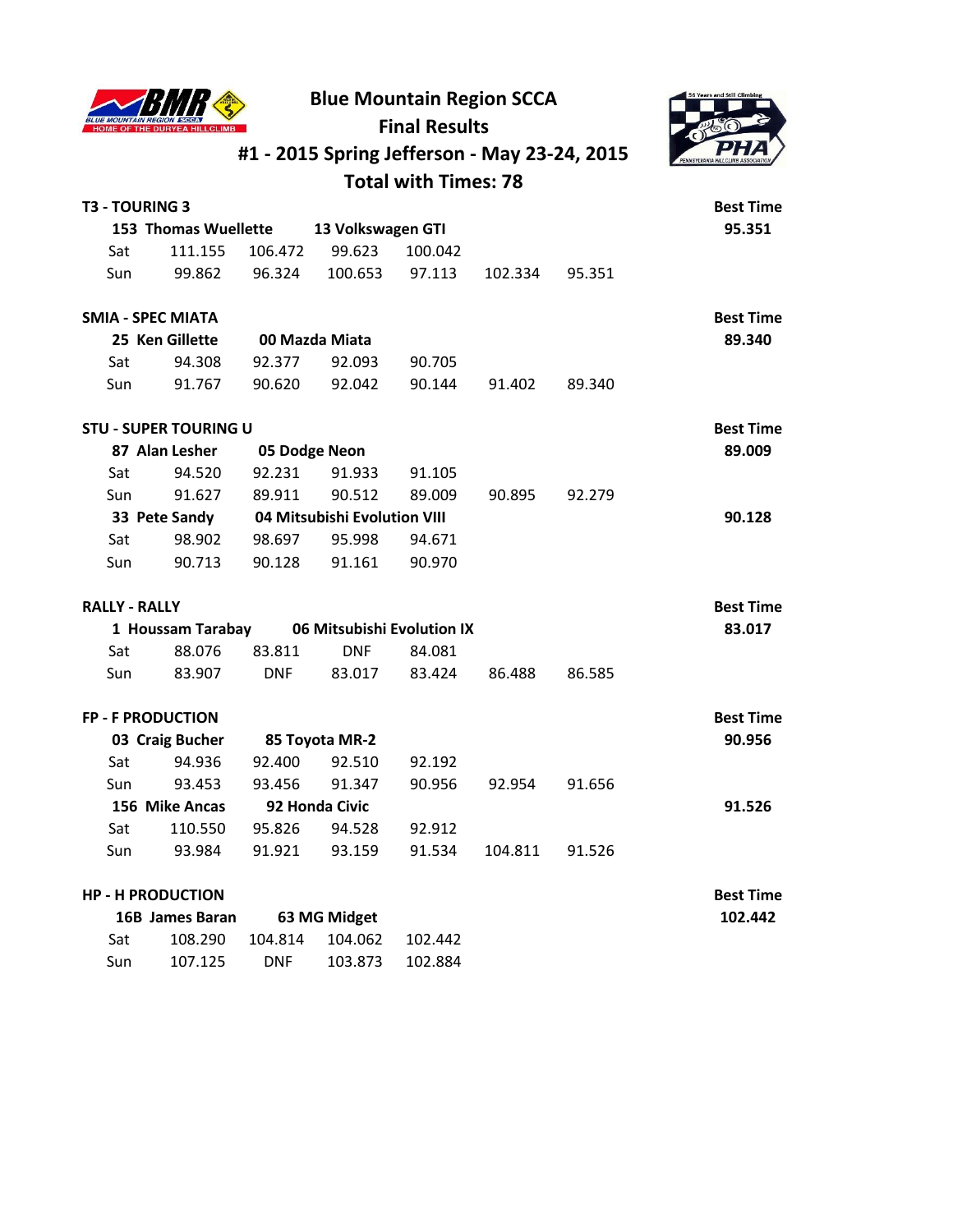

|                         |                                 |                       |                     | #1 - 2015 Spring Jefferson - May 23-24, 2015 |        |        |                  |  |  |
|-------------------------|---------------------------------|-----------------------|---------------------|----------------------------------------------|--------|--------|------------------|--|--|
|                         |                                 |                       |                     | <b>Total with Times: 78</b>                  |        |        |                  |  |  |
| GT3 - GT-3              |                                 |                       |                     |                                              |        |        | <b>Best Time</b> |  |  |
|                         | 157 Tyler Adam                  | <b>86 VW Scirocco</b> |                     |                                              |        |        | 91.904           |  |  |
| Sat                     | 112.152                         | 108.119               | 103.530             | 99.756                                       |        |        |                  |  |  |
| Sun                     | 99.027                          | 95.532                | 94.675              | 93.407                                       | 93.409 | 91.904 |                  |  |  |
|                         | 57 Grace Huntzinger             |                       | 86 VW Scirocco      |                                              |        |        | 96.156           |  |  |
| Sat                     | 106.690                         | 103.599               | 99.468              | 98.041                                       |        |        |                  |  |  |
| Sun                     | 98.418                          | 96.778                | 99.811              | 98.584                                       | 96.250 | 96.156 |                  |  |  |
| <b>GTL-GT-LITE</b>      |                                 |                       |                     |                                              |        |        | <b>Best Time</b> |  |  |
|                         | <b>43 Donald McLaughlin</b>     |                       | 82 Renault 5        |                                              |        |        | 107.106          |  |  |
| Sat                     | 110.304                         | 107.106               |                     |                                              |        |        |                  |  |  |
| Sun                     | <b>DNS</b>                      |                       |                     |                                              |        |        |                  |  |  |
| <b>P1 - PROTOTYPE 1</b> |                                 |                       |                     |                                              |        |        | <b>Best Time</b> |  |  |
|                         | 4 Bob Gardner                   | 06 Stohr Wf-1         |                     |                                              |        |        | 70.373           |  |  |
| Sat                     | 76.227                          | 72.211                | 74.250              | 71.752                                       |        |        |                  |  |  |
| Sun                     | 74.171                          | 71.345                | 73.032              | 70.934                                       | 72.842 | 70.373 |                  |  |  |
|                         | 21 Bryan Fritzler               |                       | 03 Fritzler Corsair |                                              |        |        | 73.843           |  |  |
| Sat                     | 81.275                          | 76.579                | 75.301              | 74.286                                       |        |        |                  |  |  |
| Sun                     | 75.096                          | 73.929                | 75.048              | 73.843                                       | 76.815 | 75.859 |                  |  |  |
|                         | 97 Jack Danko                   | 08 Radical SR3        |                     |                                              |        |        | 91.643           |  |  |
| Sat                     | <b>DNF</b>                      |                       |                     |                                              |        |        |                  |  |  |
| Sun                     | 137.698                         | 97.346                | 91.643              |                                              |        |        |                  |  |  |
|                         | <b>80 Thomas Hewitt</b>         |                       | 97 Cheetah SR1      |                                              |        |        | 108.795          |  |  |
| Sat                     | 122.346                         | 117.867               | 127.184             | 127.827                                      |        |        |                  |  |  |
| Sun                     | 116.478                         | 109.070               | 119.739             | 108.795                                      |        |        |                  |  |  |
| <b>P2 - PROTOTYPE 2</b> |                                 |                       |                     |                                              |        |        | <b>Best Time</b> |  |  |
|                         | 08 J Kurt Eikenberg             |                       | 00 Prince Pro1      |                                              |        |        | 76.720           |  |  |
| Sat                     | 81.043                          | 79.197                | 80.651              | 77.224                                       |        |        |                  |  |  |
| Sun                     | 77.699                          | 77.369                | 78.278              | 76.720                                       |        |        |                  |  |  |
|                         | <b>FC - FORMULA CONTINENTAL</b> |                       |                     |                                              |        |        | <b>Best Time</b> |  |  |
|                         | 92 John Stinsmen                |                       | 94 Van Diemen       |                                              |        |        | 96.282           |  |  |
| Sat                     | 104.002                         | 96.758                | 98.598              | 98.182                                       |        |        |                  |  |  |
| Sun                     | 96.282                          | <b>DNF</b>            |                     |                                              |        |        |                  |  |  |
|                         | 192 Jane Stinsmen               |                       | 94 Van Diemen       |                                              |        |        | 98.509           |  |  |
| Sat                     | 106.029                         | 105.859               | 100.610             | 98.509                                       |        |        |                  |  |  |
| Sun                     | <b>DNS</b>                      |                       |                     |                                              |        |        |                  |  |  |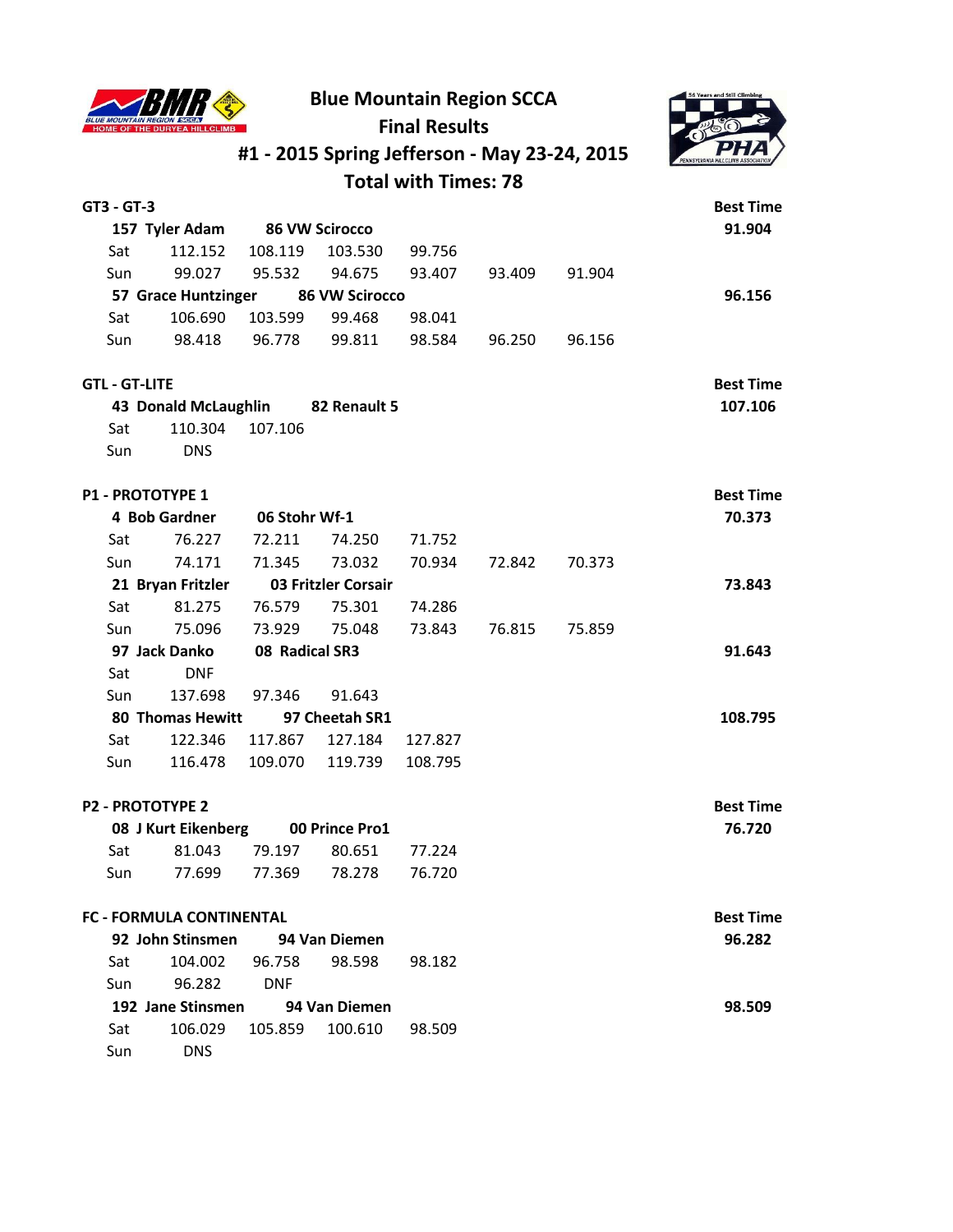



# **#1 - 2015 Spring Jefferson - May 23-24, 2015**

## **Total with Times: 78**

|      | FF - FORMULA FORD      |                     |         |                            | <b>Best Time</b> |
|------|------------------------|---------------------|---------|----------------------------|------------------|
|      | 35 Shayne Frebert      |                     |         | 85 Van Diemen Formula Ford | 83.605           |
| Sat  | 91.408                 | 86.588              | 86.897  | 83.605                     |                  |
| Sun  | 90.452                 | 85.084              | 89.150  | 85.731                     |                  |
|      | <b>18 Tony Preston</b> | <b>73 Lola T340</b> |         |                            | 93.667           |
| Sat  | 110.078                | 107.736             | 108.857 | 110.161                    |                  |
| Sun. | 100.118                | 99.705              | 93.667  | 94.772                     |                  |
|      |                        |                     |         |                            |                  |

| <b>FV - FORMULA V</b> |         |                                        |               |                                                 |        | <b>Best Time</b> |
|-----------------------|---------|----------------------------------------|---------------|-------------------------------------------------|--------|------------------|
| 95 John Pitman        |         |                                        |               |                                                 |        | 91.814           |
| 100.142               | 95.832  | 95.229                                 | 94.782        |                                                 |        |                  |
| 94.875                | 92.440  | 92.244                                 | 92.184        | 93.623                                          | 91.814 |                  |
|                       |         |                                        |               |                                                 |        | 95.710           |
| 106.349               | 102.972 | 103.814                                | 101.044       |                                                 |        |                  |
| 101.030               | 97.447  | 99.008                                 | 100.183       | 99.906                                          | 95.710 |                  |
|                       |         |                                        |               |                                                 |        | 104.541          |
| 119.878               | 119.522 | 110.334                                | 108.565       |                                                 |        |                  |
| 109.470               | 104.541 | <b>DNF</b>                             |               |                                                 |        |                  |
|                       |         | 85 Michael White<br>22 Greg Gialloreto | 97 Caracal CR | 82 Lynx B Formula Vee<br>73 Cheetah Formula Vee |        |                  |

|     | <b>FS - FORMULA S</b> |        |                                |        |        | <b>Best Time</b> |
|-----|-----------------------|--------|--------------------------------|--------|--------|------------------|
|     | 94 Dave Cutchins      |        | 00 Formula Mazda Renesis Proto |        | 76.969 |                  |
| Sat | 79.815                | 78.777 | 79.203                         | 78.380 |        |                  |
| Sun | 80.854                | 76.969 | <b>DNF</b>                     | 78.405 | 78.414 |                  |
|     | 68 Timm Murphy        |        | 99 Freddie Mercury             |        |        | 83.760           |
| Sat | 91.320                | 89.779 | 87.241                         | 87.008 |        |                  |
| Sun | 86.507                | 83.760 |                                |        |        |                  |
|     | 666 Dan Ennis         |        | 99 Mazda Formula               |        |        | 89.326           |
| Sat | 93.321                | 89.326 | 90.242                         | 90.195 |        |                  |
| Sun | 90.211                | 90.210 |                                |        |        |                  |
|     |                       |        |                                |        |        |                  |

#### **CF - CLUB FORD Best Time**

| 85.855 |        |                      | 74 Lola T340  | 32 Greg Hagan |     |
|--------|--------|----------------------|---------------|---------------|-----|
|        |        | 88.267               | 90.786 90.167 | 93.902        | Sat |
|        | 85.855 | 88.860 87.596 87.183 | 88.397        | 89.122        | Sun |

#### **SV - SOLO V Best Time**

|     | 81 Robert Oswald, Jr 04 Viper Sv-1 |                      |        |
|-----|------------------------------------|----------------------|--------|
| Sat |                                    | 88.024 85.902 87.152 | 86.052 |
| Sun | <b>DNS</b>                         |                      |        |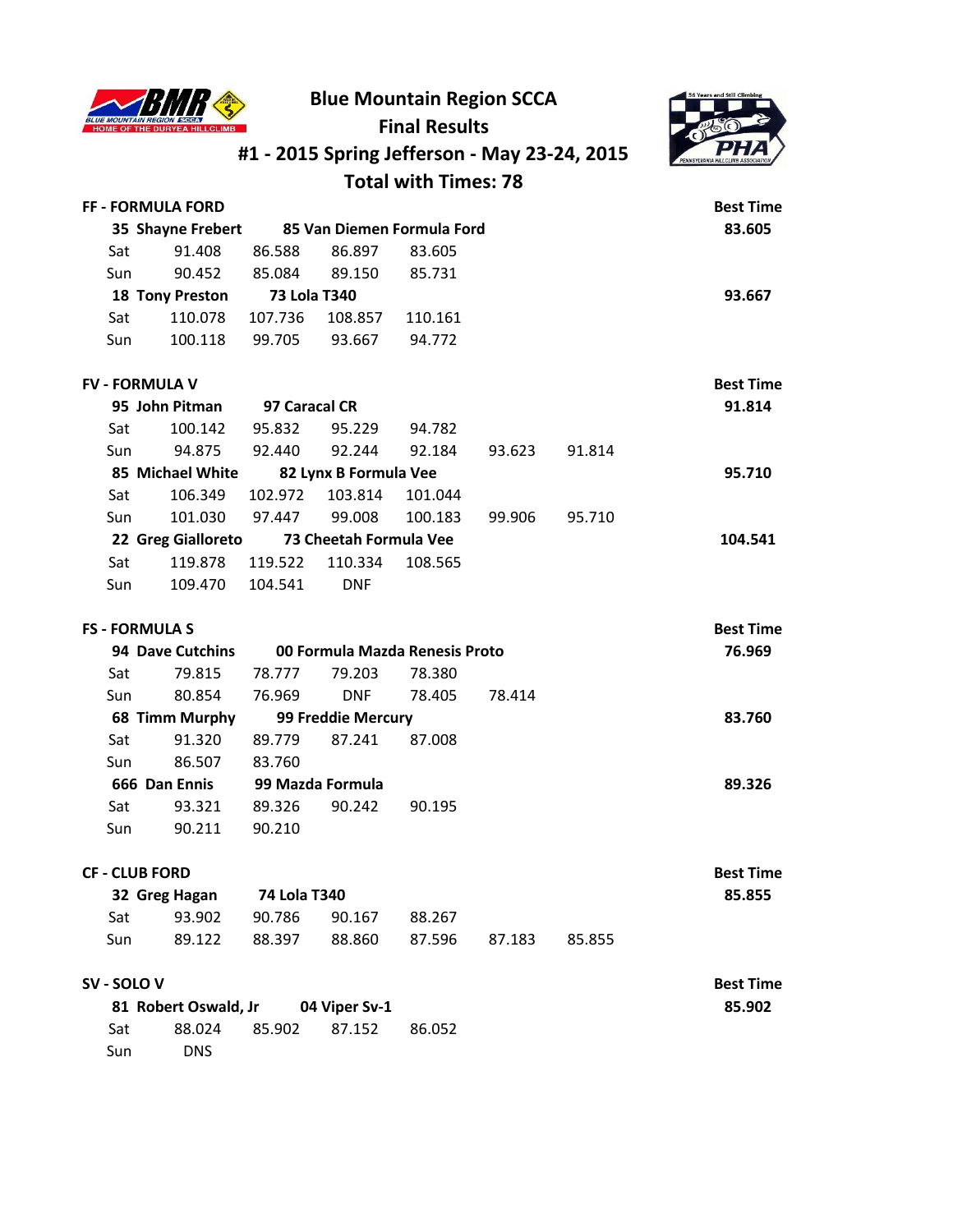



## **#1 - 2015 Spring Jefferson - May 23-24, 2015 Total with Times: 78**

| <b>V3 - VINTAGE 3</b>  |                                |                            |                             |            |        |        | <b>Best Time</b> |
|------------------------|--------------------------------|----------------------------|-----------------------------|------------|--------|--------|------------------|
|                        | 887 William Norton             |                            | 60 Cooper Nor-Vin Formula 3 |            |        |        | 108.754          |
| Sat                    | 109.556                        | 108.754                    | 114.589                     | <b>DNF</b> |        |        |                  |
| Sun                    | <b>DNS</b>                     |                            |                             |            |        |        |                  |
| <b>H1 - HISTORIC 1</b> |                                |                            |                             |            |        |        | <b>Best Time</b> |
|                        | 27 Bill Lessig                 | 67 Lotus Elan              |                             |            |        |        | 95.825           |
| Sat                    | 101.989                        | 97.793                     | 103.234                     | 96.930     |        |        |                  |
| Sun                    | 101.618                        | 98.104                     | 96.624                      | 95.825     | 98.634 | 95.896 |                  |
| <b>H2 - HISTORIC 2</b> |                                |                            |                             |            |        |        | <b>Best Time</b> |
|                        | 210 Boyd Wagner 74 Triumph TR6 |                            |                             |            |        |        | 93.265           |
| Sat                    | 98.898                         | 96.997                     | 96.246                      | 95.873     |        |        |                  |
| Sun                    | 96.676                         | 93.265                     |                             |            |        |        |                  |
| <b>H3 - HISTORIC 3</b> |                                |                            |                             |            |        |        | <b>Best Time</b> |
|                        | 48 Stan Vann                   | 70 Caldwell D9             |                             |            |        |        | 80.054           |
| Sat                    | 85.695                         | 83.880                     | 80.740                      | 81.109     |        |        |                  |
| Sun                    | 83.398                         | 82.344                     | 81.838                      | 81.051     | 81.312 | 80.054 |                  |
| <b>H4 - HISTORIC 4</b> |                                |                            |                             |            |        |        | <b>Best Time</b> |
|                        | 74 David Dill                  | <b>64 Triumph Spitfire</b> |                             |            |        |        | 97.189           |
| Sat                    | 106.278                        | 100.031                    | 99.994                      | 98.095     |        |        |                  |
| Sun                    | 97.910                         | 97.189                     |                             |            |        |        |                  |
| <b>S1 - SPECIAL 1</b>  |                                |                            |                             |            |        |        | <b>Best Time</b> |
|                        | 11 George Bowland              |                            | 94 Cheetah                  |            |        |        | 74.964           |
| Sat                    | 79.264                         | 78.653                     | 74.964                      |            |        |        |                  |
| Sun                    | 78.251                         | 75.798                     | 78.076                      | 80.061     |        |        |                  |
|                        | 20 Bob Pigford                 | 03 Stohr 01D               |                             |            |        |        | 81.563           |
| Sat                    | 84.613                         | 81.563                     |                             |            |        |        |                  |
| Sun                    | <b>DNF</b>                     |                            |                             |            |        |        |                  |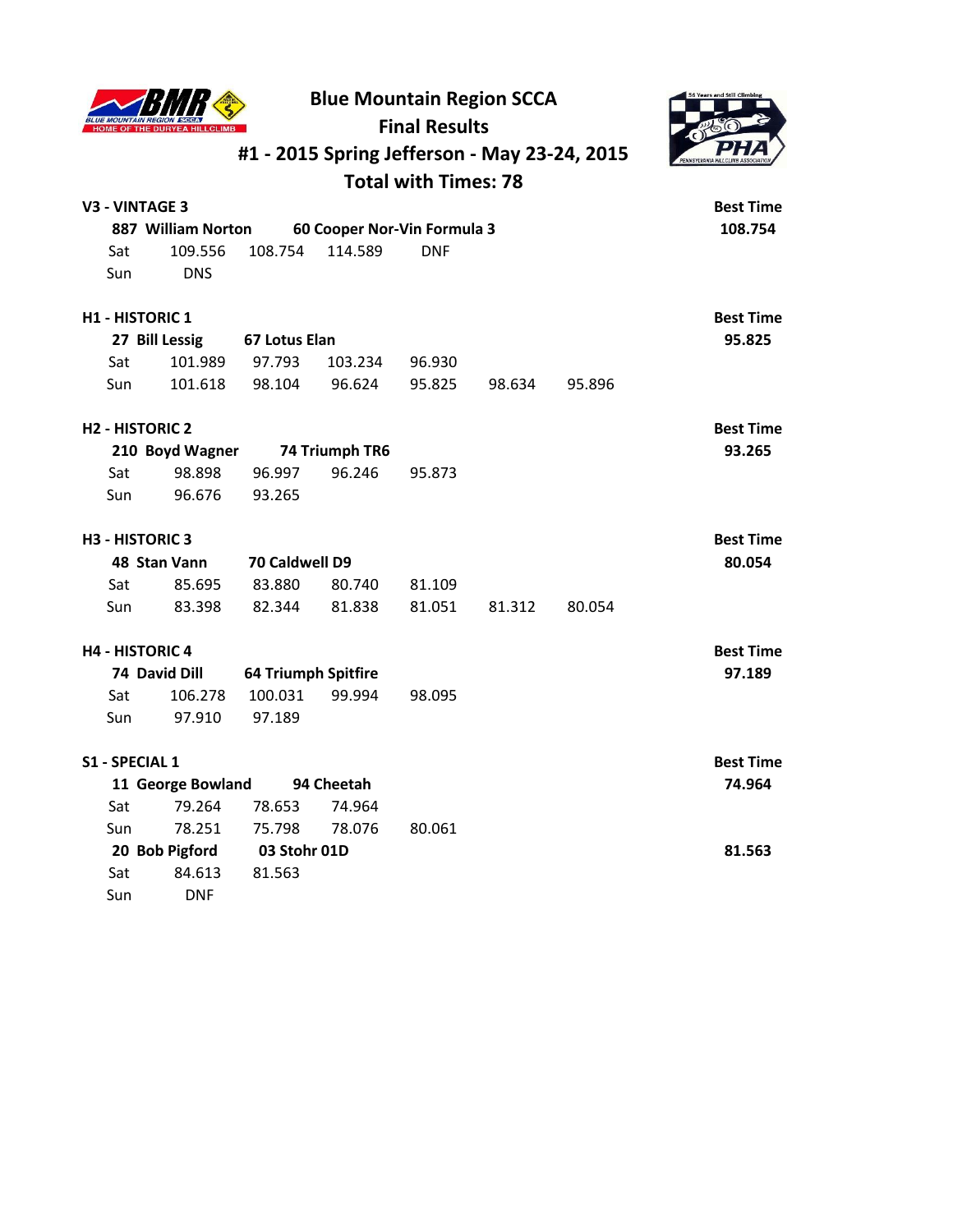

## **Blue Mountain Region SCCA**



### **Final Results**

# **#1 - 2015 Spring Jefferson - May 23-24, 2015**

## **Total with Times: 78**

| S2 - SPECIAL 2 |                       |              |                    |        |        |        | <b>Best Time</b> |
|----------------|-----------------------|--------------|--------------------|--------|--------|--------|------------------|
|                | 66 Ken Taggart        | 73 Tigger II |                    |        |        |        | 78.289           |
| Sat            | 87.483                | 81.884       | 82.016             | 80.651 |        |        |                  |
| Sun            | 81.661                | 80.408       | 78.954             | 78.289 | 79.636 | 78.672 |                  |
|                | 143 Carlos Arrieta    |              | 97 BMW 225         |        |        |        | 89.958           |
| Sat            | 97.118                | 94.583       | 92.120             | 92.297 |        |        |                  |
| Sun            | 90.605                | 91.072       | 89.958             | 90.444 | 97.489 | 98.976 |                  |
|                | 282 Robert Oswald, SR |              | 70 VW Karman Ghia  |        |        |        | 95.265           |
| Sat            | 102.183               | 98.943       | 95.265             | 95.798 |        |        |                  |
| Sun            | <b>DNS</b>            |              |                    |        |        |        |                  |
| S3 - SPECIAL 3 |                       |              |                    |        |        |        | <b>Best Time</b> |
|                | 909 Jeffrey Rossi Jr  |              | 10 Chevy Pickup    |        |        |        | 81.227           |
| Sat            | 89.286                | 85.980       | 84.389             | 83.520 |        |        |                  |
| Sun            | 83.204                | 81.650       | 82.183             | 81.507 | 82.083 | 81.227 |                  |
|                | 1191 Mike Lascoskie   |              | 77 Chevrolet Monza |        |        |        | 89.575           |
| Sat            | 91.385                | 89.575       | 89.817             | 89.598 |        |        |                  |

Sun 93.610 91.162 91.346 91.726 91.614 90.392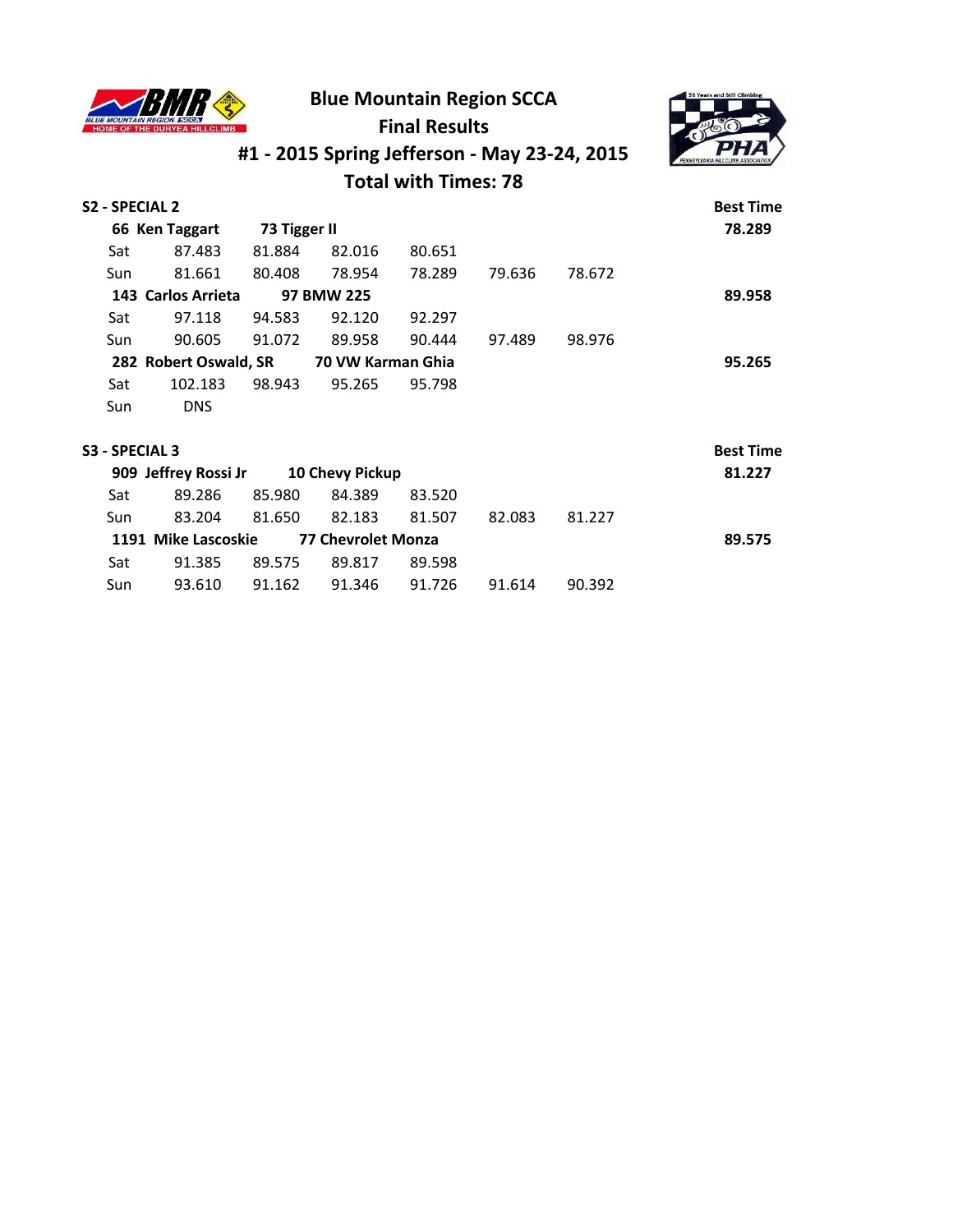

#### **Blue Mountain Region SCCA Final Raw Time Results #1 - 2015 Spring Jefferson - May 23-24, 2015 Timed Entries: 78**



| Raw Pos.       | Pos.           | Class          | #            | <b>Driver</b>         | <b>Car Model</b>                   | <b>Raw Time</b> | Diff. | From 1st | Avg.         |
|----------------|----------------|----------------|--------------|-----------------------|------------------------------------|-----------------|-------|----------|--------------|
|                |                |                |              |                       |                                    |                 |       |          | Speed        |
| $\mathbf{1}$   | 1              | P1             | 4            | <b>Bob Gardner</b>    | 06 Stohr Wf-1                      | 70.373          | 0     | 0        | 81.8         |
| $\overline{2}$ | 2              | P1             | 21           | Bryan Fritzler        | 03 Fritzler Corsair                | 73.843          | 3.470 | 3.470    | 78.0         |
| 3              | $\mathbf 1$    | S <sub>1</sub> | 11           | George Bowland        | 94 Cheetah                         | 74.964          | 1.121 | 4.591    | 76.8         |
| 4              | $\mathbf 1$    | P <sub>2</sub> | 8            | J Kurt Eikenberg      | 00 Prince Pro1                     | 76.720          | 1.756 | 6.347    | 75.1         |
| 5              | $\mathbf 1$    | <b>FS</b>      | 94           | Dave Cutchins         | 00 Formula Mazda Renesis Prototype | 76.969          | 0.249 | 6.596    | 74.8         |
| 6              | $\mathbf 1$    | S <sub>2</sub> | 66           | Ken Taggart           | 73 Tigger II                       | 78.289          | 1.320 | 7.916    | 73.6         |
| 7              | $\mathbf 1$    | <b>SSM</b>     | 9            | Daniel Reed           | 86 Chevrolet Corvette              | 78.978          | 0.689 | 8.605    | 72.9         |
| 8              | $\mathbf 1$    | SM             | 341          | <b>Steve Lewis</b>    | 04 Ford Mach1                      | 79.305          | 0.327 | 8.932    | 72.6         |
| 9              | $\mathbf 1$    | H3             | 48           | Stan Vann             | 70 Caldwell D9                     | 80.054          | 0.749 | 9.681    | 72.0         |
| 10             | 1              | S <sub>3</sub> | 909          | Jeffrey Rossi Jr      | 10 Chevy Pickup                    | 81.227          | 1.173 | 10.854   | 70.9         |
| 11             | $\mathbf 1$    | <b>ESP</b>     | 53           | Mark Aubele           | 14 Ford Mustang                    | 81.369          | 0.142 | 10.996   | 70.8         |
| 12             | 2              | S <sub>1</sub> | 20           | <b>Bob Pigford</b>    | 03 Stohr 01D                       | 81.563          | 0.194 | 11.190   | 70.6         |
| 13             | 2              | <b>ESP</b>     | 101          | Raymond Kochin        | Camaro                             | 82.456          | 0.893 | 12.083   | 69.9         |
| 14             | 2              | SM             | 133          | Dan Foley             | 12 Mitsubishi Evolution X          | 82.654          | 0.198 | 12.281   | 69.7         |
| 15             | 1              | RALLY          | $\mathbf{1}$ | Houssam Tarabay       | 06 Mitsubishi evolution IX         | 83.017          | 0.363 | 12.644   | 69.4         |
| 16             | $\mathbf{1}$   | <b>ITE</b>     | 193          | Kendrick Giambattista | 96 BMW 328i                        | 83.449          | 0.432 | 13.076   | 69.0         |
| 17             | $\mathbf{1}$   | FF             | 35           | Shayne Frebert        | 85 Van Diemen Formula Ford         | 83.605          | 0.156 | 13.232   | 68.9         |
| 18             | 2              | <b>SSM</b>     | 601          | David Stoner          | 99 Chevrolet Corvette              | 83.748          | 0.143 | 13.375   | 68.8         |
| 19             | 2              | <b>FS</b>      | 68           | <b>Timm Murphy</b>    | 99 Freddie Mercury                 | 83.760          | 0.012 | 13.387   | 68.8         |
| 20             | 3              | ESP            | 19           | Michael Robinson      | 99 Chevy Camaro                    | 83.827          | 0.067 | 13.454   | 68.7         |
| 21             | $\mathbf 1$    | <b>BSP</b>     | 46           | Matt Williams         | 01 BMW M3                          | 84.866          | 1.039 | 14.493   | 67.9         |
| 22             | 4              | <b>ESP</b>     | 108          | Mike Gialloreto       | 04 Subaru Impreza WRX              | 85.187          | 0.321 | 14.814   | 67.6         |
| 23             | 1              | <b>SMF</b>     | 121          | <b>Mario Matos</b>    | 91 Acura Integra                   | 85.794          | 0.607 | 15.421   | 67.1         |
| 24             | 1              | CF             | 32           | Greg Hagan            | 74 Lola T340                       | 85.855          | 0.061 | 15.482   | 67.1         |
| 25             | 1              | SV             | 81           | Robert Oswald, Jr     | 04 Viper Sv-1                      | 85.902          | 0.047 | 15.529   | 67.1         |
| 26             | 2              | <b>BSP</b>     | 146          | Dennis Williams       | 01 Bmw M3                          | 86.127          | 0.225 | 15.754   | 66.9         |
| 27             | 2              | <b>SMF</b>     | 77           | Chris Carlisle        | 92 Honda Civic CX                  | 86.556          | 0.429 | 16.183   | 66.5         |
| 28             | 3              | <b>SMF</b>     | 115          | Jason Ackerman        | 96 VW GTI                          | 87.808          | 1.252 | 17.435   | 65.6         |
| 29             | 5              | <b>ESP</b>     | <b>B4</b>    | Gibby Bozicevich      | 99 Camaro Z-28                     | 88.270          | 0.462 | 17.897   | 65.3         |
|                | $\mathbf 1$    | <b>DSP</b>     | 63           |                       |                                    |                 |       |          | 64.9         |
| 30             | 3              |                |              | Vincent Wieczorek     | 98 Acura Integra GSR               | 88.774          | 0.504 | 18.401   |              |
| 31             |                | <b>SSM</b>     | 91           | Adrienne Vrabel       | 86 Chevrolet Corvette              | 89.002          | 0.228 | 18.629   | 64.7         |
| 32             | $\mathbf{1}$   | STU            | 87           | Alan Lesher           | 05 Dodge Neon                      | 89.009          | 0.007 | 18.636   | 64.7         |
| 33             | 3              | <b>FS</b>      | 666          | Dan Ennis             | 99 Mazda Formula                   | 89.326          | 0.317 | 18.953   | 64.5<br>64.5 |
| 34             | 1              | <b>SMIA</b>    | 25           | Ken Gillette          | 00 Mazda Miata                     | 89.340          | 0.014 | 18.967   |              |
| 35             | 6              | ESP            | 932          | James Nauman          | 05 Subaru WRX                      | 89.535          | 0.195 | 19.162   | 64.3         |
| 36             | 7              | <b>ESP</b>     | L8           | <b>Kris Reid</b>      | 99 Chevy Z28                       | 89.543          | 0.008 | 19.170   | 64.3         |
| 37             | 2              | S <sub>3</sub> |              | 1191 Mike Lascoskie   | 77 Chevrolet Monza                 | 89.575          | 0.032 | 19.202   | 64.3         |
| 38             | 2              | S <sub>2</sub> | 143          | Carlos Arrieta        | 97 BMW 225                         | 89.958          | 0.383 | 19.585   | 64.0         |
| 39             | $\mathbf 1$    | SSP            |              | 221 Patrick Shannon   | Chev Corvette                      | 90.123          | 0.165 | 19.750   | 63.9         |
| 40             | $\overline{2}$ | STU            | 33           | Pete Sandy            | 04 Mitsubishi Evolution VIII       | 90.128          | 0.005 | 19.755   | 63.9         |
| 41             | 3              | SM             | 34           | Nancy Lewis           | 04 Ford Mach1                      | 90.300          | 0.172 | 19.927   | 63.8         |
| 42             | $\mathbf 1$    | FSP            | 73           | Dave Merritt          | 07 VW Rabbit                       | 90.547          | 0.247 | 20.174   | 63.6         |
| 43             | 3              | <b>BSP</b>     | 289          | Shawn Mellinger       | 04 Mazda Speedmiata                | 90.933          | 0.386 | 20.560   | 63.3         |
| 44             | 1              | FP             | 3            | Craig Bucher          | 85 Toyota Mr-2                     | 90.956          | 0.023 | 20.583   | 63.3         |
| 45             | 1              | CSP            | 86           | Keith Gerhard         | 99 Mazda Miata                     | 91.296          | 0.340 | 20.923   | 63.1         |
| 46             | $\mathbf 1$    | ITC            | 43A          | Gilen Hoffman         | 75 VW Scirocco                     | 91.302          | 0.006 | 20.929   | 63.1         |
| 47             | 2              | FP             | 156          | Mike Ancas            | 92 Honda Civic                     | 91.526          | 0.224 | 21.153   | 62.9         |
| 48             | 3              | P1             | 97           | Jack Danko            | 08 Radical SR3                     | 91.643          | 0.117 | 21.270   | 62.9         |
| 49             | 4              | <b>SMF</b>     | 31           | Jeffrey Henderson     | 88 Saab 900                        | 91.714          | 0.071 | 21.341   | 62.8         |
| 50             | 1              | FV             | 95           | John Pitman           | 97 Caracal CR                      | 91.814          | 0.100 | 21.441   | 62.7         |
| 51             | 4              | <b>BSP</b>     | 707          | <b>Michael Daley</b>  | 03 Honda S2000                     | 91.902          | 0.088 | 21.529   | 62.7         |
| 52             | 1              | GT3            | 157          | <b>Tyler Adam</b>     | 86 VW Scirocco                     | 91.904          | 0.002 | 21.531   | 62.7         |
| 53             | 5              | <b>BSP</b>     | 307          | <b>Robert Daley</b>   | 03 Honda S2000                     | 92.364          | 0.460 | 21.991   | 62.4         |
| 54             | 2              | DSP            | 989          | David Hoppe           | 92 Bmw 325i                        | 92.429          | 0.065 | 22.056   | 62.3         |
| 55             | 2              | SSP            | 122          | Jeremy Ian Shannon    | 98 Chevy Corvette                  | 92.788          | 0.359 | 22.415   | 62.1         |